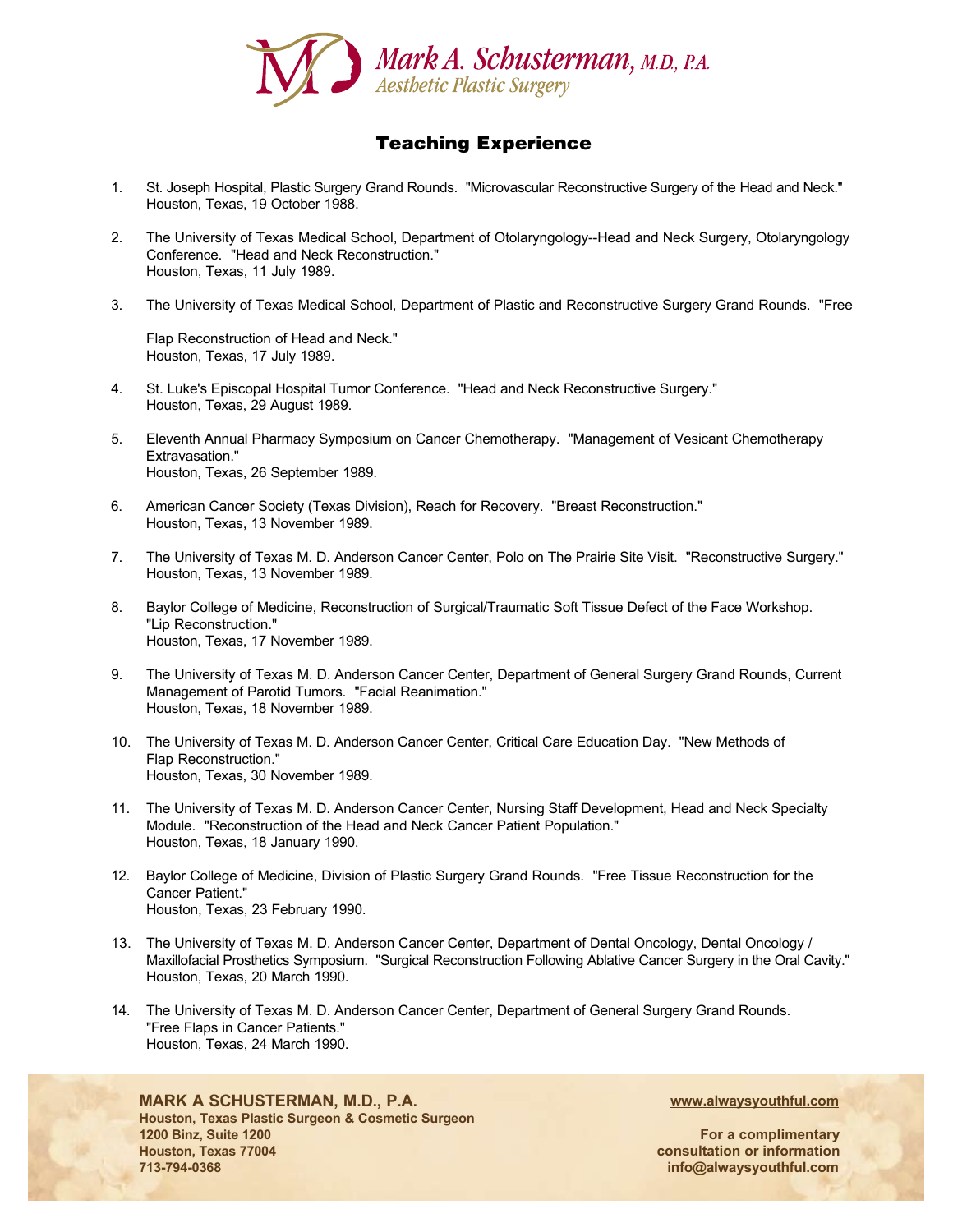

- 15. The University of Texas M. D. Anderson Cancer Center, Department of Diagnostic Radiology Noon Conference. "Extravasation Injuries." Houston, Texas, 13 July 1990.
- 16. Co-Chairman, AO/ASIF Mandibular Reconstruction Course. "Indications for Mandibular Reconstruction: Trauma and Tumor." Houston, Texas, 25 August 1990.
- 17. Co-Chairman, AO/ASIF Mandibular Reconstruction Course. "Primary Versus Secondary Reconstruction." Houston, Texas, 25 August 1990.
- 18. Co-Chairman, AO/ASIF Mandibular Reconstruction Course. "Bone Grafting: Microvascular and Free." Houston, Texas, 25 August 1990.
- 19. Co-Chairman, AO/ASIF Mandibular Reconstruction Course. "Complications of Tumor Management in the Presence of Rigid Fixation." Houston, Texas, 25 August 1990.
- 20. Co-Instructor, American Society of Reconstructive Microsurgery 6th Annual Meeting Instructional Course. "Management of Microsurgical Complications." Toronto, Ontario, Canada, 22 September 1990.
- 21. American College of Surgeons Panel Discussion--Mandibular Reconstruction After Surgical Ablation. "Are Non-Microvascular Methods Obsolete? Problems, Pitfalls and Solutions." San Francisco, California, 11 October 1990.
- 22. Instructor, AO/ASIF Mandibular Reconstruction Course. "Bone Grafting: Microvascular and Free." Los Angeles, California, 15 December 1990.
- 23. The University of Texas M. D. Anderson Cancer Center, The Junior League Executive Board. "Breast Cancer Reconstruction and Rehabilitation." Houston, Texas, 29 January 1991.
- 24. The University of Texas Medical School, Department of Otolaryngology--Head and Neck Surgery, and the Southern Region Meeting of the American Academy of Facial Plastic and Reconstructive Surgery Soft Tissue Course. "Lip Reconstruction." Houston, Texas, 8 February 1991.
- 25. The University of Texas M. D. Anderson Cancer Center, Department of Head and Neck Surgery Teaching Conference. "Facial Nerve Rehabilitation." Houston, Texas, 12 March 1991.
- 26. The Anderson Network Living with Cancer Patient Conference. "Reconstructive Surgeries." Houston, Texas, 13 April 1991.
- 27. The American Cancer Society/China Delegation Visit. "Microvascular Reconstruction." Houston, Texas, 15 May 1991.
- 28. Memorial City Medical Center. "Microvascular Reconstruction." Houston, Texas, 6 June 1991.
- 29. Baylor College of Medicine Grand Rounds. "Free Flaps for Head and Neck Reconstruction." Houston, Texas, 23 August 1991.
- 30. The University of Texas M. D. Anderson Cancer Center Residents' Training Course. "Basic Techniques in Plain and Screw Fixation." Houston, Texas, 7 September 1991.

### **MARK A SCHUSTERMAN, M.D., P.A.**

**Houston, Texas Plastic Surgeon & Cosmetic Surgeon 1200 Binz, Suite 1200 Houston, Texas 77004 713-794-0368**

**www.alwaysyouthful.com**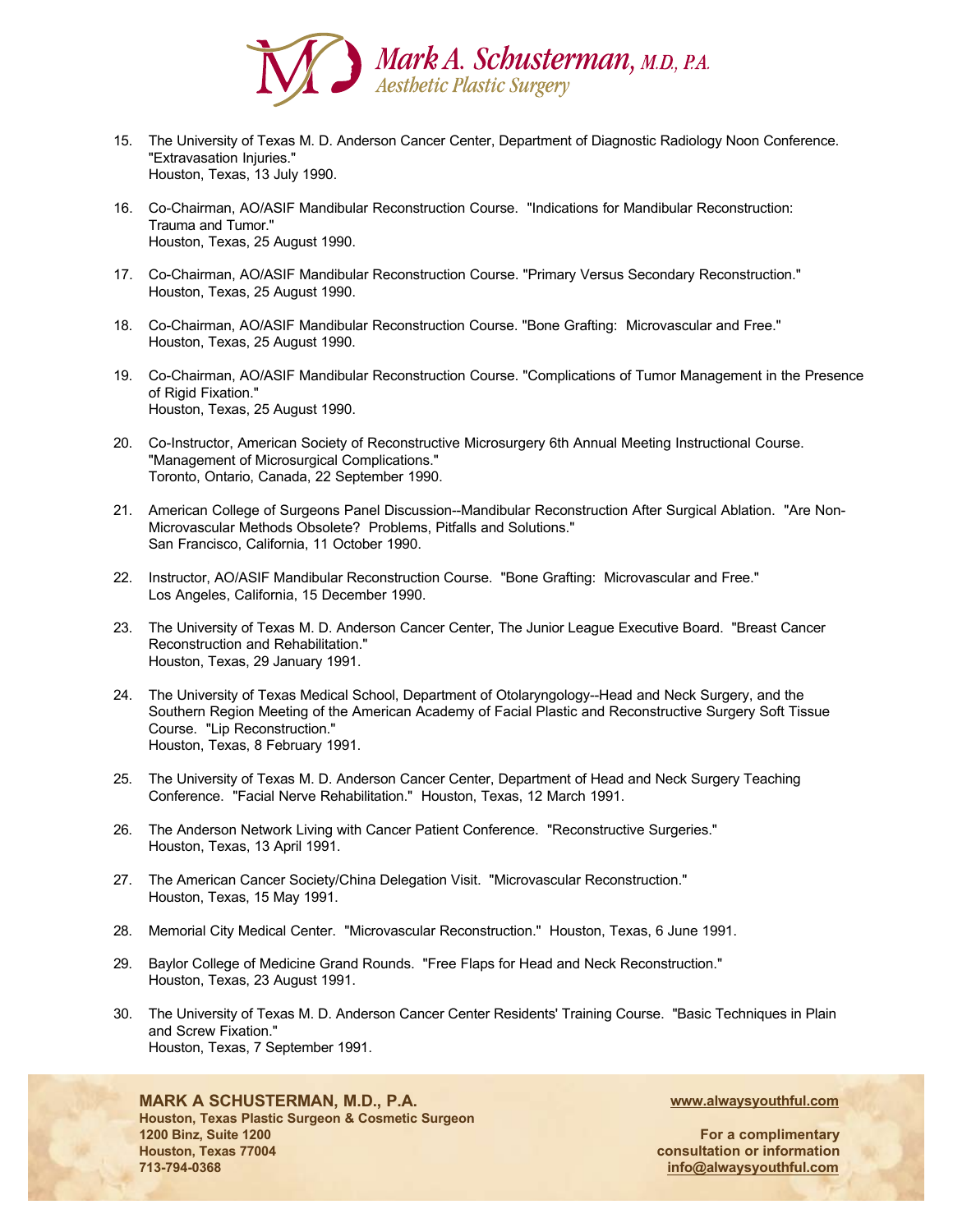

- 31. American Society of Plastic and Reconstructive Surgeons Panel. "Microsurgery in Head and Neck Reconstruction." Seattle, Washington, 23 September 1991.
- 32. American Society of Plastic and Reconstructive Surgeons Instructional Course. "Breast Reconstruction with the Free TRAM Flap." Seattle, Washington, 26 September 1991.
- 33. American Society of Maxillofacial Surgeons and the Plastic Surgery Educational Foundation Contemporary Head and Neck Reconstruction Symposium. "Mandibular Reconstruction--My Concept, My Approach and How I Do It." Cincinnati, Ohio, 1 November 1991.
- 34. American Academy of Maxillofacial Prosthetics. "The Use of Microvascular Surgery in the Reconstruction of the Resected Mandible." Reno, Nevada, 5 November 1991.
- 35. Lecturer, AO/ASIF Maxillofacial--Principles and Techniques Panel. "Reconstruction Plate in Tumor Surgery." Naples, Florida, 14 November 1991.
- 36. Lecturer, AO/ASIF Maxillofacial--Principles and Techniques Panel. "Complications in Rigid Internal Fixation Related to Tumor Surgery." Naples, Florida, 14 November 1991.
- 37. Baylor College of Medicine, Division of Plastic Surgery Grand Rounds. "Plastic Surgery in Rural India." Houston, Texas, 5 June 1992.
- 38. Lecturer, AO/ASIF Workshop and Course on Rigid Internal Fixation with Plates and Screws in Maxillofacial Trauma, Reconstructive, Orthognathic, and Craniofacial Surgery. "Reconstruction Plate for Comminuted Fractures." Acapulco, Mexico, 12-14 July 1992.
- 39. Lecturer, AO/ASIF Workshop and Course on Rigid Internal Fixation with Plates and Screws in Maxillofacial Trauma, Reconstructive, Orthognathic, and Craniofacial Surgery. "Reconstruction Plate for Tumor Resection." Acapulco, Mexico, 12-14 July 1992.
- 40. Co-Director, The University of Texas M. D. Anderson Cancer Center and Baylor College of Medicine Flap Dissection Workshop. Houston, Texas, 22 August 1992.
- 41. American Society of Plastic and Reconstructive Surgeons 61st Annual Meeting. "Problem Solving of Difficult Areas of Head and Neck Reconstruction: Microsurgical Approaches." Washington, DC, 25 September 1992.
- 42. American Society of Plastic and Reconstructive Surgeons 61st Annual Meeting. "Treatment of Radiotherapy Complications." Washington, DC, 25 September 1992.
- 43. American Society of Plastic and Reconstructive Surgeons 61st Annual Meeting. "Breast Reconstruction with the Free TRAM Flap." Washington, DC, 25 September 1992.
- 44. American Society of Reconstructive Microsurgery 8th Annual Meeting. "Technical Refinements in Mandibular Reconstruction." Scottsdale, Arizona, 9 November 1992.



# **MARK A SCHUSTERMAN, M.D., P.A.**

**Houston, Texas Plastic Surgeon & Cosmetic Surgeon 1200 Binz, Suite 1200 Houston, Texas 77004 713-794-0368**

**www.alwaysyouthful.com**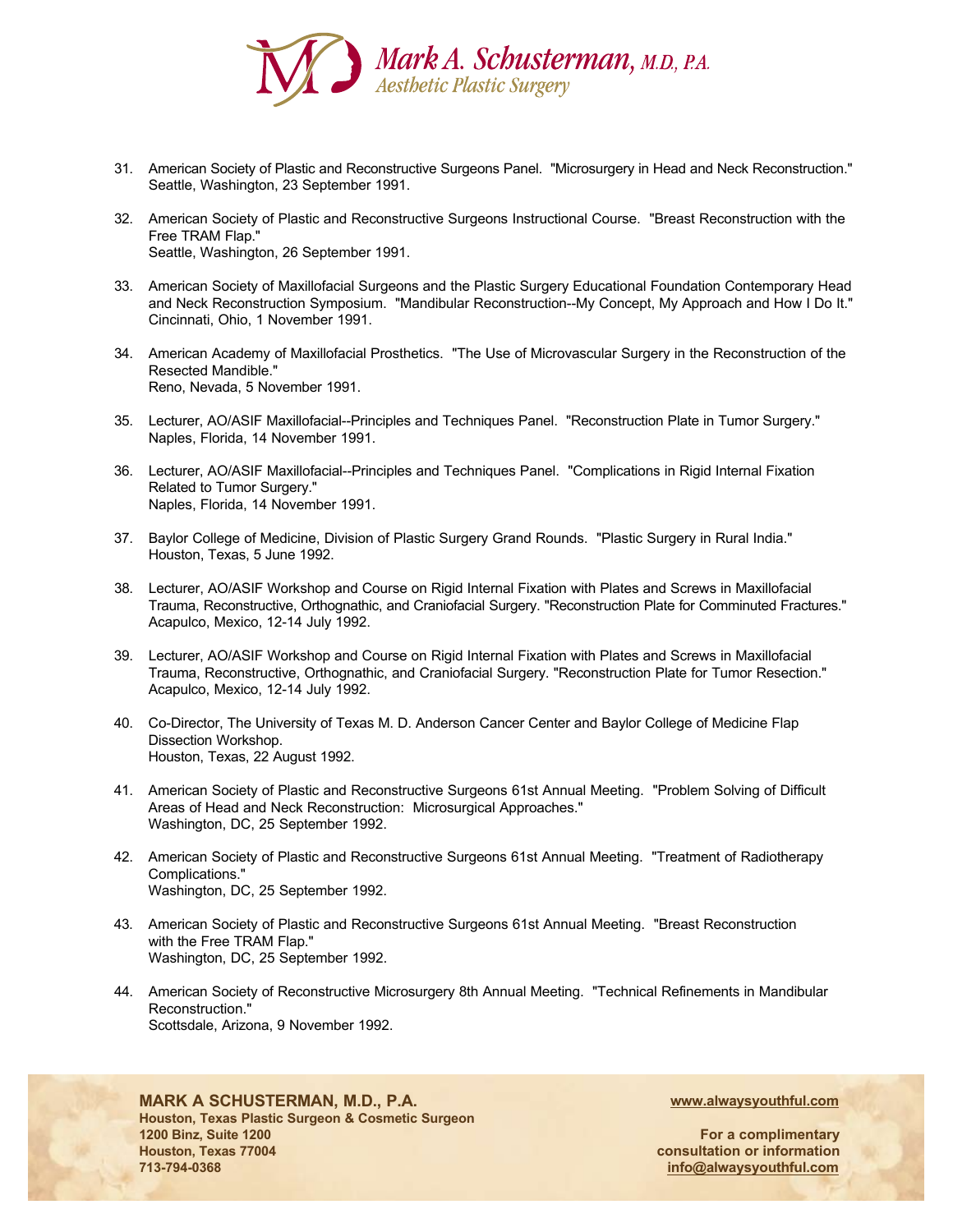

- 45. Lecturer, AO/ASIF Course. "Fixation of Microvascular Grafts in Mandibular Reconstruction." Davos, Switzerland, 16 December 1992.
- 46. The University of Texas M. D. Anderson Cancer Center, Department of Dental Oncology, Dental Oncology/Maxillofacial Prosthetics Symposium. "The Use of Microvascular Surgery in the Reconstruction of the Resected Mandible." Houston, Texas, 23 March 1993.
- 47. Texas Surgical Society. "Experience with Free TRAM Flap for Immediate Post-Mastectomy Reconstruction." Austin, Texas, 6 April 1993.
- 48. Telios Pharmaeuticals. Panel Discussion of Issues in Microsurgery. San Diego, California, 24-25 June 1993.
- 49. American Society of Plastic and Reconstructive Surgeons 62nd Annual Meeting. "Problem Solving of Difficult Areas of Head and Neck Reconstruction: Microsurgical Approaches." New Orleans, Louisiana, 19-20 September, 1993.
- 50. American Society of Plastic and Reconstructive Surgeons 62nd Annual Meeting. "Treatment of Radiotherapy Complications." New Orleans, Louisiana, 19-20 September, 1993.
- 51. American Society of Plastic and Reconstructive Surgeons 62nd Annual Meeting. "Breast Reconstruction with the Free TRAM Flap." New Orleans, Louisiana, 19-20 September, 1993.
- 52. American Society of Reconstructive Microsurgery 9th Annual Meeting. "Mandibular Reconstruction." Kansas City, Missouri, 25-27 September 1993.
- 53. American Society of Reconstructive Microsurgery 9th Annual Meeting. "Free Tissue Transfer in Elderly Cancer Patients." Kansas City, Missouri, 25-27 September 1993.
- 54. The Society of Head and Neck Surgery. "An Overview of Mandibular Reconstruction." San Francisco, California, 9-10 October 1993.
- 55. American College of Surgeons Annual Meeting. "Options in Mandibular Reconstruction." San Francisco, California, 11-15 October 1993.
- 56. The University of Texas M. D. Anderson Cancer Center, Department of Head and Neck Surgery, Partners in Excellence Series. "The Mandible: Preservations, Resection, Restoration." Houston, Texas, 5 February 1994.
- 57. The Junior League. "Breast Reconstructive Surgery." Houston, Texas, 1 March 1994.
- 58. The Society of Surgical Oncology. "Delayed Versus Immediate Breast Reconstruction: Controversies with Implants." Houston, Texas, 19 March 1994.
- 59. Baylor College of Medicine, Department of Otolaryngology. "Free Flaps in Head and Neck Surgery." Houston, Texas, 31 March 1994.



**MARK A SCHUSTERMAN, M.D., P.A. Houston, Texas Plastic Surgeon & Cosmetic Surgeon 1200 Binz, Suite 1200 Houston, Texas 77004 713-794-0368**

**www.alwaysyouthful.com**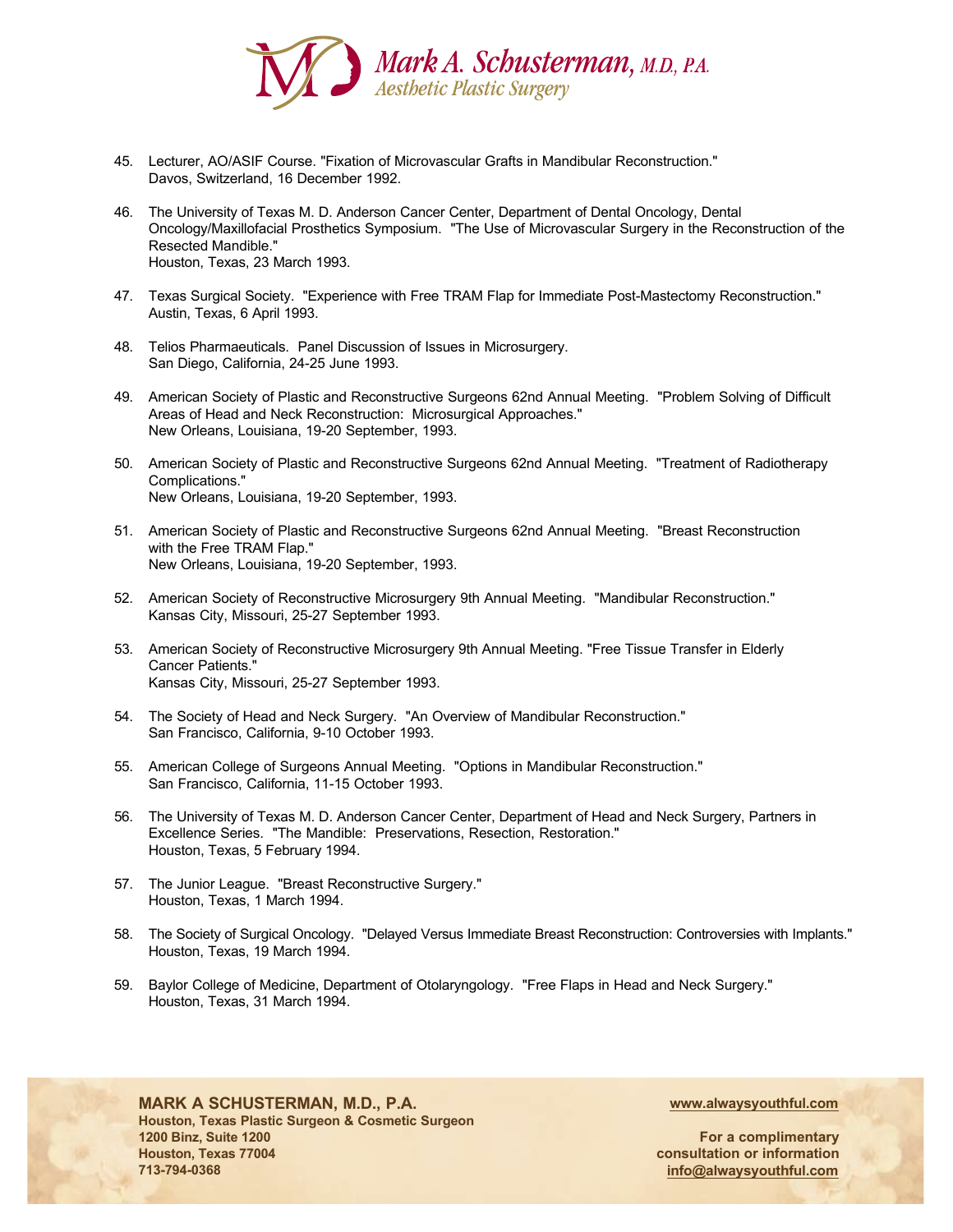

- 60. The Methodist Hospital, Morning Conference. "Head and Neck Reconstruction." Houston, Texas, 18 May 1994.
- 61. SHNS/EORTC Joint Meeting. "Free Fibula Transfer for Mandible Reconstruction" (Video Presentation). Paris, France, 25-28 May 1994.
- 62. PSEF/ASPRS, Breast Surgery in the 90s Symposium. "Oncologic and Aesthetic Aspects of Immediate Reconstruction." Santa Fe, New Mexico, 24-27 August 1994.
- 63. PSEF/ASPRS, Breast Surgery in the 90s Symposium. "Immediate Breast Reconstruction with Free TRAM Flap." Santa Fe, New Mexico, 24-27 August 1994.
- 64. PSEF/ASPRS, Breast Surgery in the 90s Symposium. "Shaping the Free TRAM Flap." Santa Fe, New Mexico, 24-27 August 1994.
- 65. PSEF/ASPRS, Breast Surgery in the 90s Symposium. "Breast Reconstruction with Breast Implants and Expanders." Santa Fe, New Mexico, 24-27 August 1994.
- 66. The University of Texas M. D. Anderson Cancer Center, Department of Reconstructive and Plastic Surgery. "General Principles of Reconstruction." Houston, Texas, 7 September 1994.
- 67. The University of Texas M. D. Anderson Cancer Center, Department of Reconstructive and Plastic Surgery. "General Principles of Local Flaps." Houston, Texas, 14 September 1994.
- 68. American Society of Plastic and Reconstructive Surgeons Annual Meeting. "Breast Reconstruction with the Free TRAM Flap." San Diego, California, 25-28 September 1994.
- 69. American Society of Plastic and Reconstructive Surgeons Annual Meeting. "Treatment of Radiotherapy Complications." San Diego, California, 25-28 September 1994.
- 70. American Society of Plastic and Reconstructive Surgeons Annual Meeting. "Microsurgery in the 90's: A Survival Kit for the Practicing Plastic Surgeon." San Diego, California, 25-28 September 1994.
- 71. American Society of Plastic and Reconstructive Surgeons Annual Meeting. "Problem Solving of Difficult Areas of Head and Neck Reconstruction: Microsurgical Approaches." San Diego, California, 25-28 September 1994.
- 72. Society of Head and Neck Surgeons/American Society of Head and Neck Surgeons 10th Annual Head and Neck Workshop. "How I Do It: Maxillectomy Reconstruction." Chicago, Illinois, 8 9 October 1994.
- 73. 80th Clinical Congress of the American College of Surgeons. "Treatment of Cancer and the Mobile Tongue", (Panel Discussion Sponsored by the Advisory Council for Otorhinolaryngology). Chicago, Illinois, 10 October 1994.
- 74. 80th Clinical Congress of the American College of Surgeons, Postgraduate Course. "Otorhinolaryngology: Facial Skin Cancer-Diagnostic and Treatment Principles (Multidisciplinary)." Chicago, Illinois, 12 October 1994.



**MARK A SCHUSTERMAN, M.D., P.A. Houston, Texas Plastic Surgeon & Cosmetic Surgeon 1200 Binz, Suite 1200 Houston, Texas 77004 713-794-0368**

**www.alwaysyouthful.com**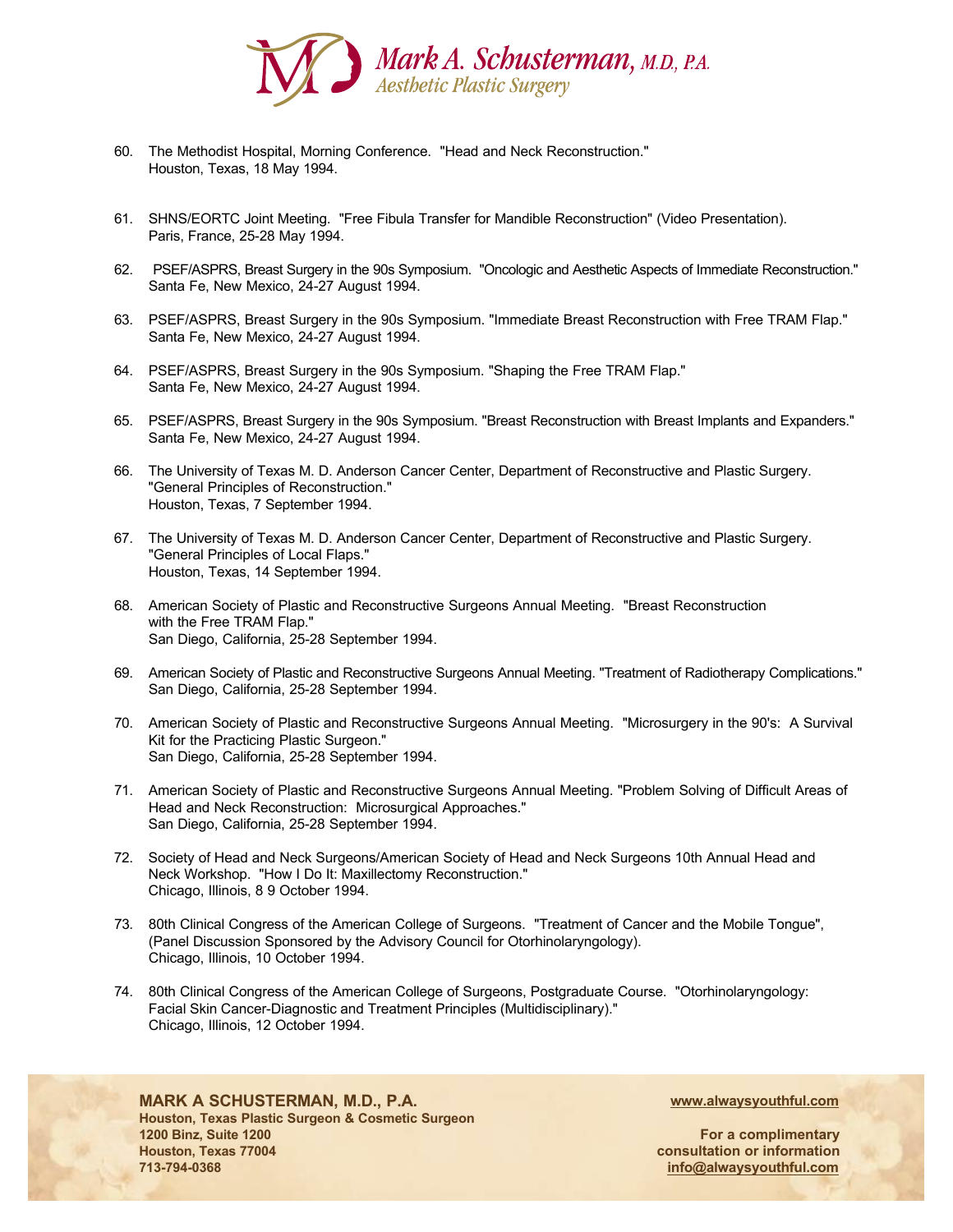

- 75. 80th Clinical Congress of the American College of Surgeons, Moderator of Forum Session. "Plastic Surgery / Wound Healing III." Chicago, Illinois, 12 October 1994.
- 76. Tenth Anniversary Meeting of the American Society for Reconstructive Microsurgery, Second Godina Memorial Lecture. "Reconstructive Microsurgery: The Next Generation." Marco Island, Florida, 12 January 1995.
- 77. AO/ASIF Advanced Symposium on Craniomaxillofacial Reconstruction. "Head and Neck Reconstruction-Focused Workshop." Steamboat Springs, Colorado, 15 January 1995.
- 78. AO/ASIF Advanced Symposium on Craniomaxillofacial Reconstruction. "Advances in Free Flap Reconstruction for Bone and Soft Tissue Defects in Tumor Surgery." Steamboat Springs, Colorado, 16 January 1995.
- 79. AO/ASIF Advanced Symposium on Craniomaxillofacial Reconstruction. Panel Discussion, Advances and Controversies in Tumor Surgery. "Complications: Tumor Reconstruction/Fixation-Is There a Place for Nonvascularized Grafts in Mandibular Reconstruction." Steamboat Springs, Colorado, 16 January 1995.
- 80. Ninth Annual British Virgin Islands Workshop in Plastic Surgery. "Experience with Free TRAM Breast Reconstruction." Tortola, British Virgin Islands, 24 January 1995.
- 81. Ninth Annual British Virgin Islands Workshop in Plastic Surgery. "Reconstruction of the Mandible: An Update." Tortola, British Virgin Islands, 25 January 1995.
- 82. AO/ASIF Maxillofacial Workshop. "RIF in Free Flap Reconstruction." Louisville, Kentucky, 11 February 1995.
- 83. Second Annual Advances in the Diagnosis and Management of Breast Cancer. "Advances in Breast Reconstruction." Philadelphia, Pennsylvania, 28 April 1995.
- 84. Norfolk Flap Dissection Workshop. "Developing and Using Judgment in Reconstructive Surgery." Norfolk, Virginia, 18 July 1995.
- 85. Norfolk Flap Dissection Workshop, Tutorial and Lab Session. "Head and Neck Reconstruction." Norfolk, Virginia, 19 July 1995.
- 86. Norfolk Flap Dissection Workshop, Tutorial and Lab Session. "Free Flap Reconstruction." Norfolk, Virginia, 19 July 1995.
- 87. Norfolk Flap Dissection Workshop, Tutorial. "Breast Reconstruction." Norfolk, Virginia, 21 July 1995.
- 88. Conjoint Symposium on Head and Neck Reconstruction, Keynote Address. "Outcomes Studies and Cost-Effectiveness of Complex Reconstruction." Chicago, Illinois, 30 July 1995.
- 89. Breast Surgery in the 90's Symposium 10th Anniversary. "Oncologic Safety for Skin Preservation for Mastectomy." Santa Fe, New Mexico, 24 August 1995.
- 90. Breast Surgery in the 90's Symposium 10th Anniversary. "Bilateral Free TRAM." Santa Fe, New Mexico, 24 August 1995.

### **MARK A SCHUSTERMAN, M.D., P.A.**

**Houston, Texas Plastic Surgeon & Cosmetic Surgeon 1200 Binz, Suite 1200 Houston, Texas 77004 713-794-0368**

**www.alwaysyouthful.com**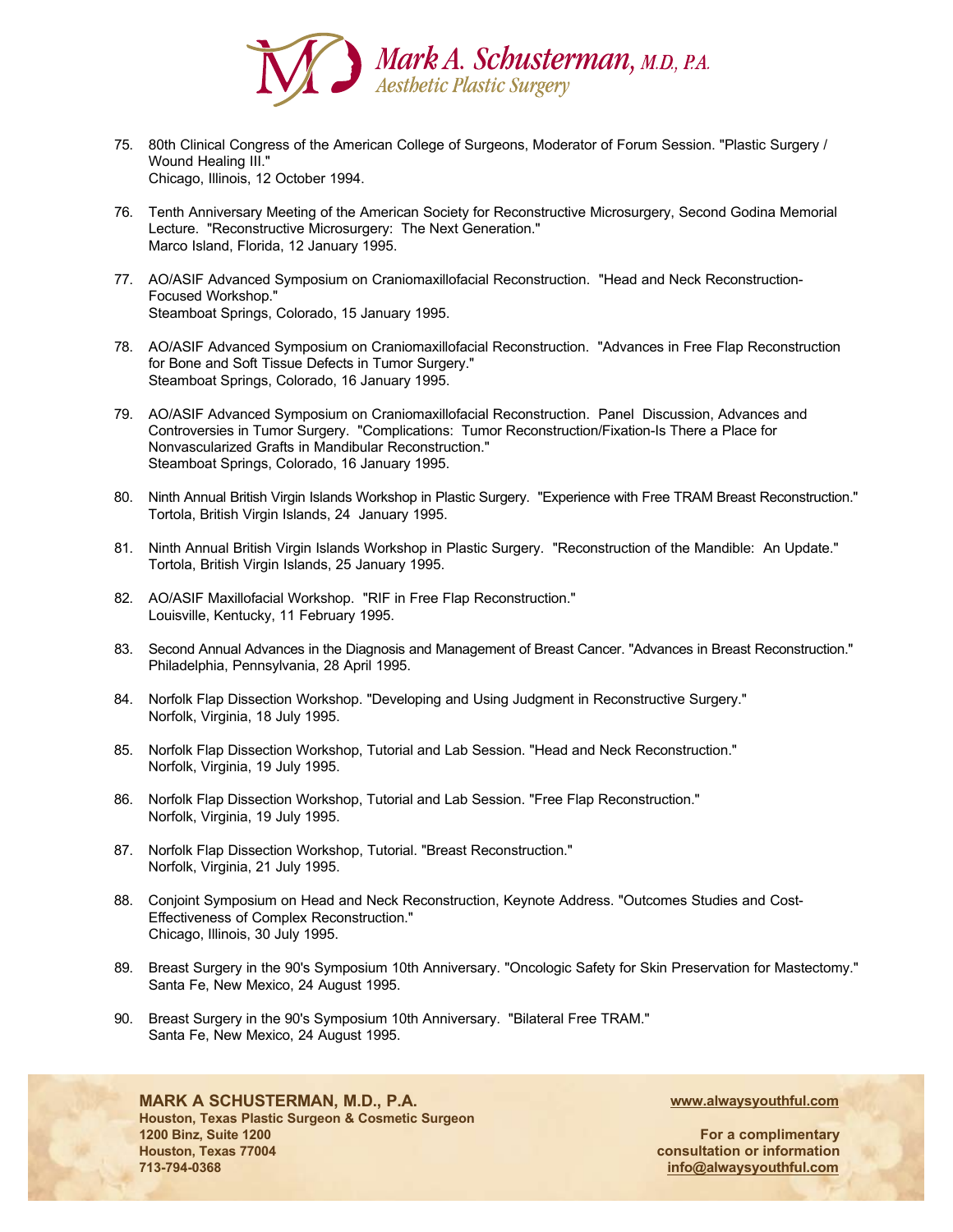

- 91. Breast Surgery in the 90's Symposium 10th Anniversary. "Muscle Dissection in the Free TRAM" (Video Presentation). Santa Fe, New Mexico, 24 August 1995.
- 92. American Society of Plastic and Reconstructive Surgery Annual Meeting, Instructional Course. "Breast Reconstruction with Free TRAM Flap." Montreal, Canada, 8 October 1995.
- 93. American Society of Plastic and Reconstructive Surgical Nurses Annual Meeting. "Why the Free TRAM Flap in Breast Reconstruction?" Montreal, Canada, 10 October 1995.
- 94. American Society of Plastic and Reconstructive Surgery Annual Meeting. "The Vital Role of Outcome Studies in Plastic Surgery." Montreal, Canada, 11 October 1995.
- 95. Reach to Recovery, "Breast Reconstruction." Houston, Texas, 19 October 1995.
- 96. First International Workshop of Reconstructive Microsurgery. "Bone and Compound Tissue Reconstruction for Head and Neck." Mexico City, Mexico, 26 October 1995.
- 97. The University of Texas M. D. Anderson Cancer Center, Department of Clinical Oncology Grand Rounds. "Microsurgical Reconstruction of Cancer Patients." Houston, Texas, 17 November 1995.
- 98. 11th Annual Meeting of the American Society for Reconstructive Microsurgery. "Overview of Free Tissue Transfer - Analysis of Results", Residents and Fellows Symposium. Tucson, Arizona, 14 January 1996.
- 99. 1996 Breast Surgery Symposium. "Reconstructive Options in Stage II and Stage III Breast Cancer Oncologic Considerations". Atlanta, Georgia, 19 January 1996.
- 100. 1996 Breast Surgery Symposium. "TRAM". Atlanta, Georgia, 19 January 1996.
- 101. Sixth Annual Cancer Update Conference. "Skin-sparing mastectomy/immediate breast reconstruction." Controversies in Endocrine and Breast Diseases. The University of Texas M. D. Anderson Cancer Center, Houston, Texas, 2 March 1996.
- 102. 9th International Coangress on Breast Diseases. "Breast Implants: Facts and Fantasy in the Ongoing Controvery." Houston, Texas, 30 April 1996
- 103. 1996 Breast Surgery in the '90s Symposium. "Experience with "Routine" Immediate Reconstruction" Santa Fe, New Mexico, 21 August 1996.
- 104. 1996 Breast Surgery in the '90s Symposium. "Lumpectomy-Radiation Failures." Santa Fe, New Mexico, 21 August 1996.
- 105. 1996 Breast Surgery in the '90s Symposium. "Bilateral Free TRAM Shaping" Santa Fe, New Mexico, 21 August 1996.



**713-794-0368**

#### **MARK A SCHUSTERMAN, M.D., P.A. Houston, Texas Plastic Surgeon & Cosmetic Surgeon 1200 Binz, Suite 1200 Houston, Texas 77004**

**www.alwaysyouthful.com**